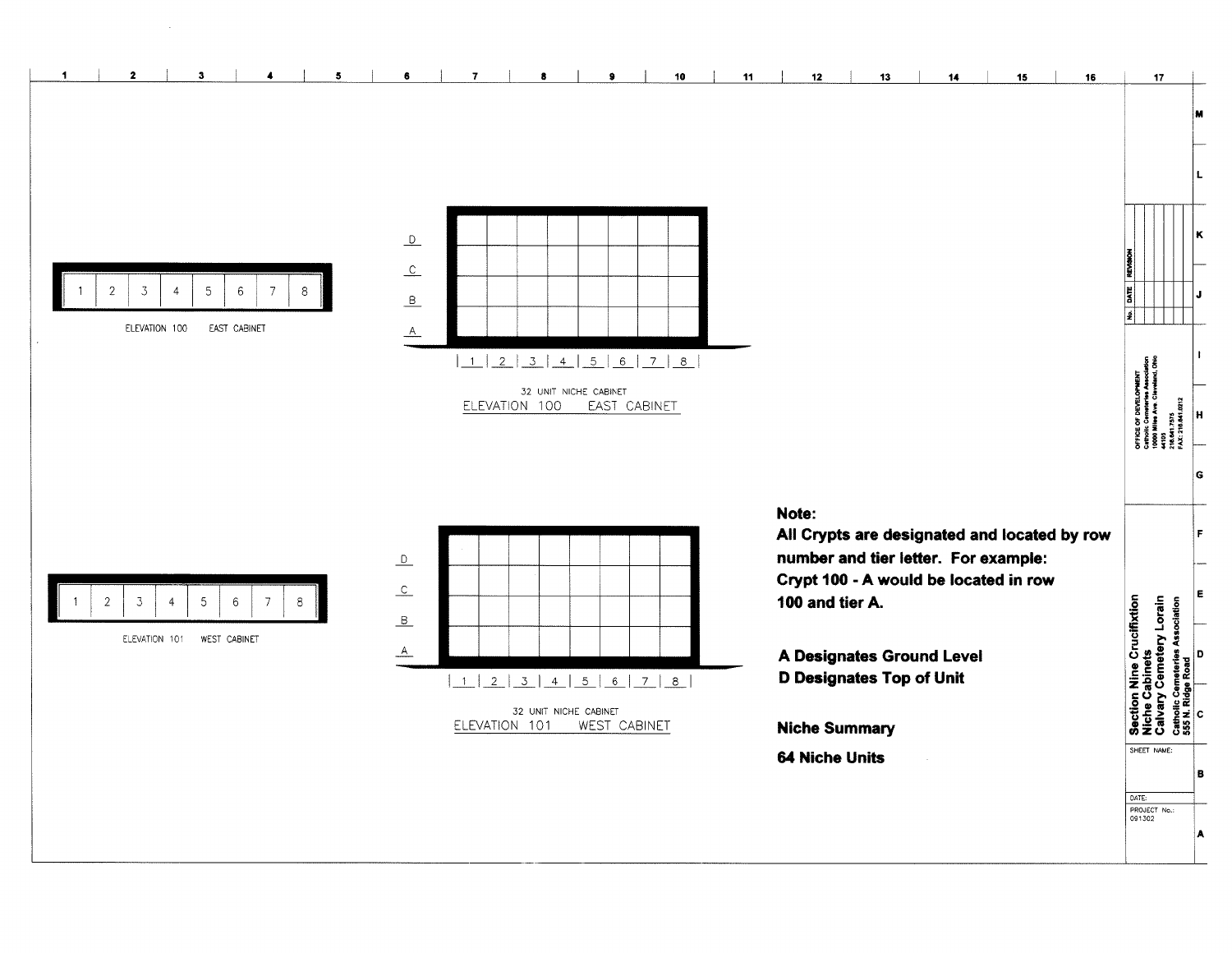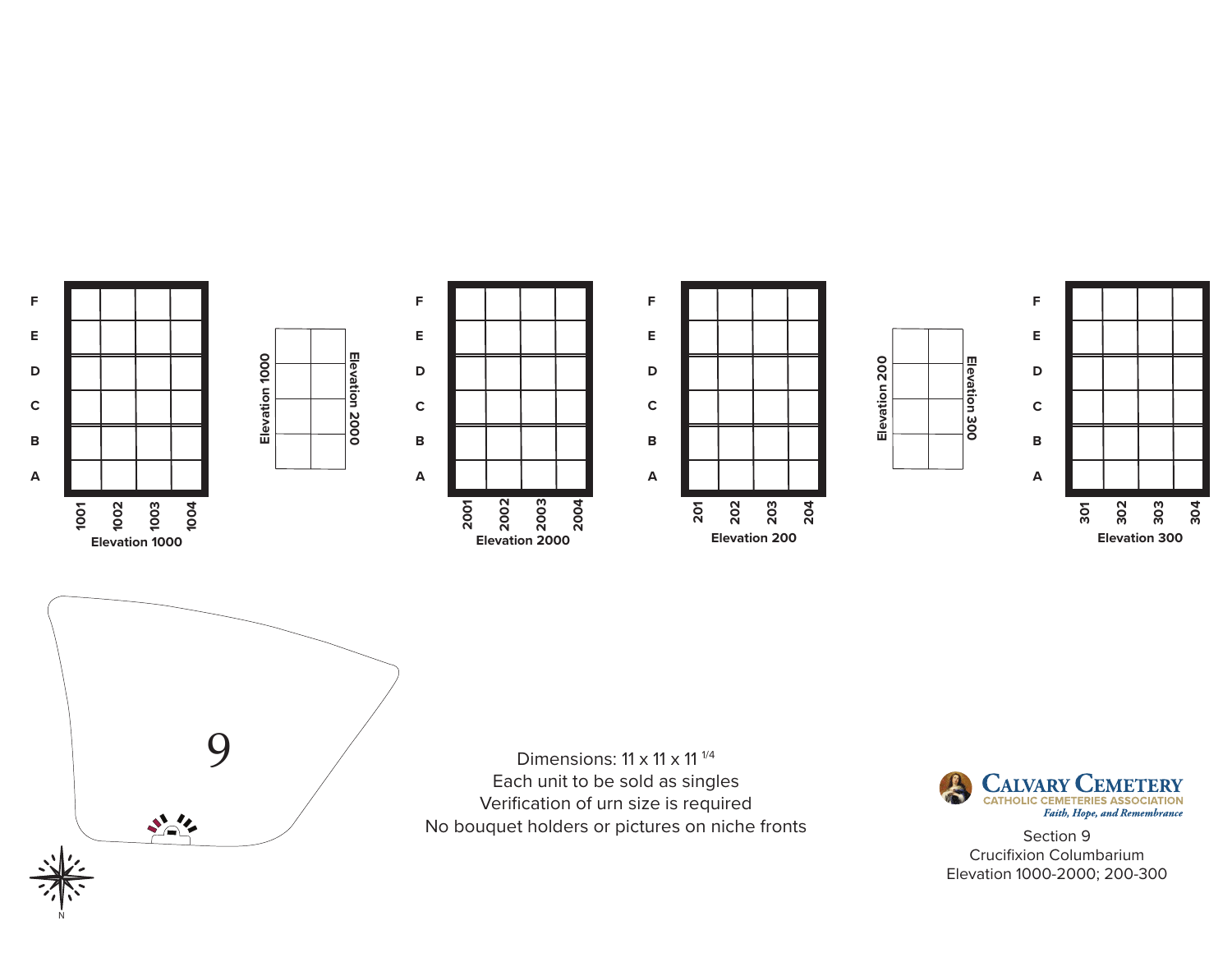

Each unit to be sold as singles Verification of urn size is required No bouquet holders or pictures on niche fronts<br>No bouquet holders or pictures on niche fronts<br>Section 9

N

 $\sum_{i=1}^{n}$ 



Crucifixion Columbarium Elevation 400-500-600-700